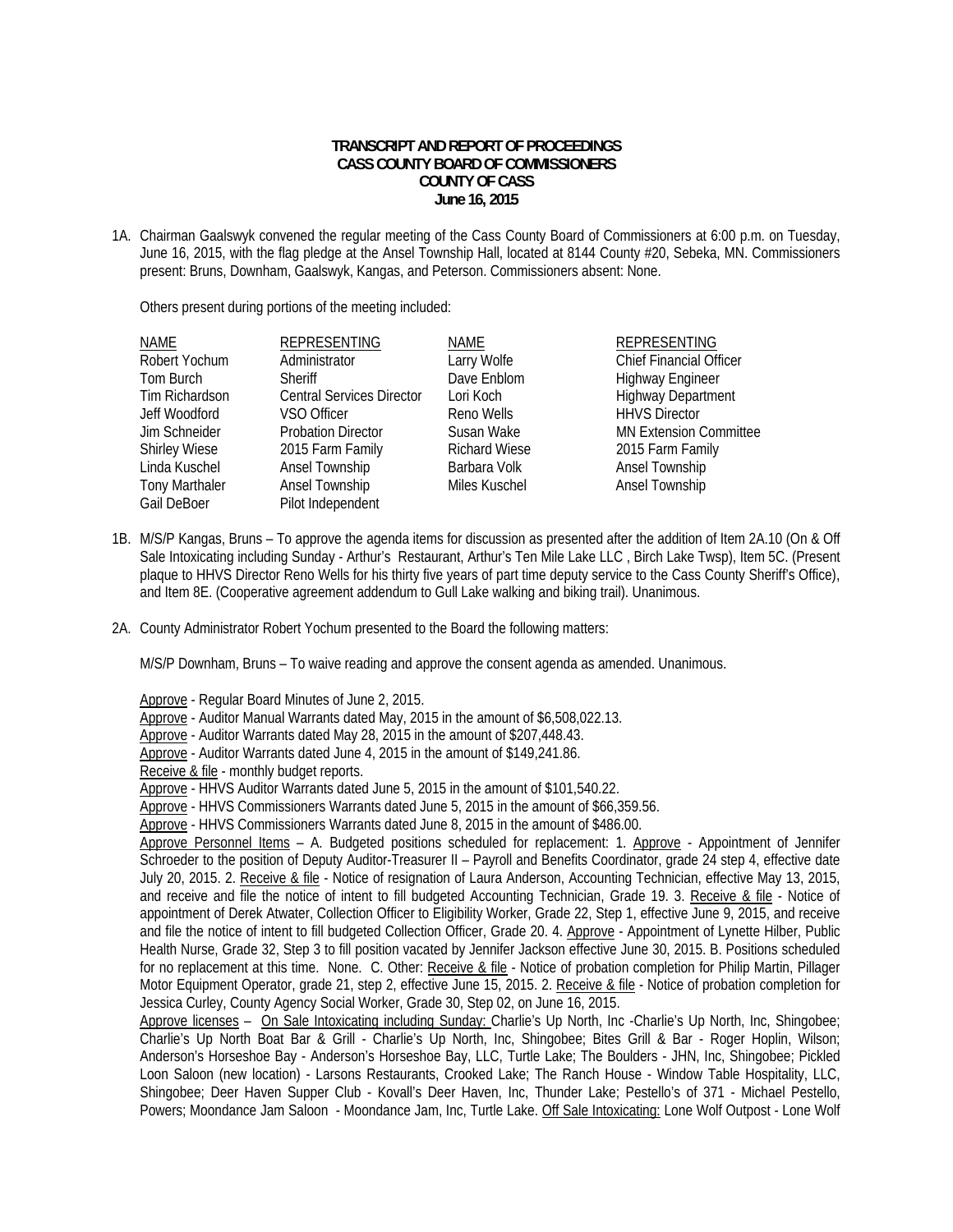Outpost, Inc, Remer Twp; Corner Store Liquors, LLC - WRD Holdings, LLC, Sylvan; Hoss All-American Liquor – Trevor Berg, Shingobee. On & Off Sale Intoxicating including Sunday: Jakes City Grille - Gull Lake Jakes, Inc, Fairview; High Banks Resort - K & R Development, Inc, Unorganized; Lazy Moon Back Stage Bar - Moondance Jam, Inc, Turtle Lake; Arthur's Restaurant – Arthur's Ten Mile Lake LLC , Birch Lake. Wine/ Beer including Sunday: Ski Gull - Ski Gull, Inc, Fairview. Gambling: Northland Booster Club, Inc @ Deer Haven - Jennifer Kovall, Thunder Lake. The liquor applicants listed below are contingent upon receiving proper documentation, fees & taxes, if owing. On Sale Intoxicating including Sunday: - Big Fish Supper Club & Resort - Hemme Big Fish, LLC, Bena; Ridgewood Golf Course - JAT Enterprise of Longville, Inc, Wabedo; Beach Fire Bar & Grille - Mulligan's of Leech Lake, LLC, Pine Lake; Sandtrap Supper Club - Rip's, Inc, Pike Bay; The Narrow's on Roosevelt - Pestello's on the Narrow's, LLC, Crooked Lake; Sportsman's Pub - Martin Alger, Remer Twp. Off Sale Intoxicating: - The Shadberry - The Shadberry, Inc, Crooked Lake. On & Off Sale Intoxicating including Sunday: Harriet Club - Pamela Siltman, Barclay; Mule Lake Corral - Mule Lake Corral Food & Liquors, Inc, Woodrow.

Receive & file - Auditor -Treasurer's Interest Income Report for May 2015.

 Approve - Law Enforcement Contract with Moondance Jam, Inc. for Country Jam on June 19-20, 2015, and Moondance Jam on July 16-18, 2015.

 Authorize - Sheriff Burch to execute the Master Subscriber Agreement for MN Court Data Services for Governmental Agencies dated June 4, 2015.

| <b>Bidder</b>             | Cut Lake/Hiram | Snowflea/MayoCreek | Vermillion/Thunder<br>Hollow/Washburn/Old Grade | Homebrook Walking Trail |
|---------------------------|----------------|--------------------|-------------------------------------------------|-------------------------|
| <b>Northfork</b>          |                |                    |                                                 |                         |
| Boulders &                |                |                    |                                                 |                         |
| Excavating                | \$1,400        | \$700              | \$2,900                                         | \$700                   |
| Mutch's Forestry          |                |                    |                                                 |                         |
| Service                   | \$1.500        | \$675              | \$2,850                                         | \$695                   |
| <b>Schrupp Excavating</b> |                |                    |                                                 |                         |
| LLC.                      | \$1,500        | \$800              | \$3,500                                         | \$1,000                 |
|                           |                |                    |                                                 |                         |

M/S/P Downham, Bruns - To award mowing contracts: Northfork Boulders and Excavating for Cut Lake/Hiram in the amount of \$1,400.00, Mutch's Forestry Service for Snowflea/Mayo Creek in the amount of \$675.00, Mutch's Forestry Service Vermilion/Thunder Hollow/Washburn/Old Grade in the amount of \$2,850.00, and Mutch's Forestry Service for Homebrook Walking Trail in the amount of \$695.00 to Mutch's Forestry Service. Unanimous.

 Approve - Release of unclaimed assets in the amount of \$1,571.70 (Lavide Pearl Woock) from general revenue restricted fund balance to general revenue unassigned fund balance effective June 30, 2015.

Authorize - Advertisement for Cass County life insurance bid solicitation.

 Receive & file - SFY 2015 annual tobacco compliance checks & education in the amount of \$800.00 from May 30, 2015 through June 30, 2015.

 Approve - MDH Family Planning Special Project Grant #66266 funding extension until June 30, 2017 in the amount of \$593,306.00.

Approve Assessor's Office Abatements – Tax Year 2015 - Adrian Brady, 45-005-1205 Turtle Lake, re-instate DAV (Current \$944.00 proposed \$0.00); Tax Year 2015 - James Kelley, 38-937-0183 Shingobee, approve homestead (current \$200.00 proposed \$132.00).

 Authorize - Payment to Mark Beard (Invoice#0033) in the total amount of \$1,525.00, Highway Shops (source of funds from Capital Fund – Garages & Capital Outlay Bldgs.).

Receive & file - Office of State Auditor entrance meeting minutes for audit year ending December 31, 2014.

 M/S/P Downham, Bruns - To approve a quote (only bid submitted) for LED replacement lighting to the Pine River Transfer Station sorting area to TC Lighting Supplies & Recycling, Inc. in the amount of 6,502.00 - \$516.46 rebate = \$5,985.54. Unanimous.

 Approve - Annual maintenance agreement June 1, 2015 – May 31, 2016 with Motorola for the 800MHz radio system in the amount of \$53,406.70.

 Approve - Cass County SWCD Invoice #11 to provide professional services for Aquatic Invasive Species (AIS) prevention - \$65,075.05.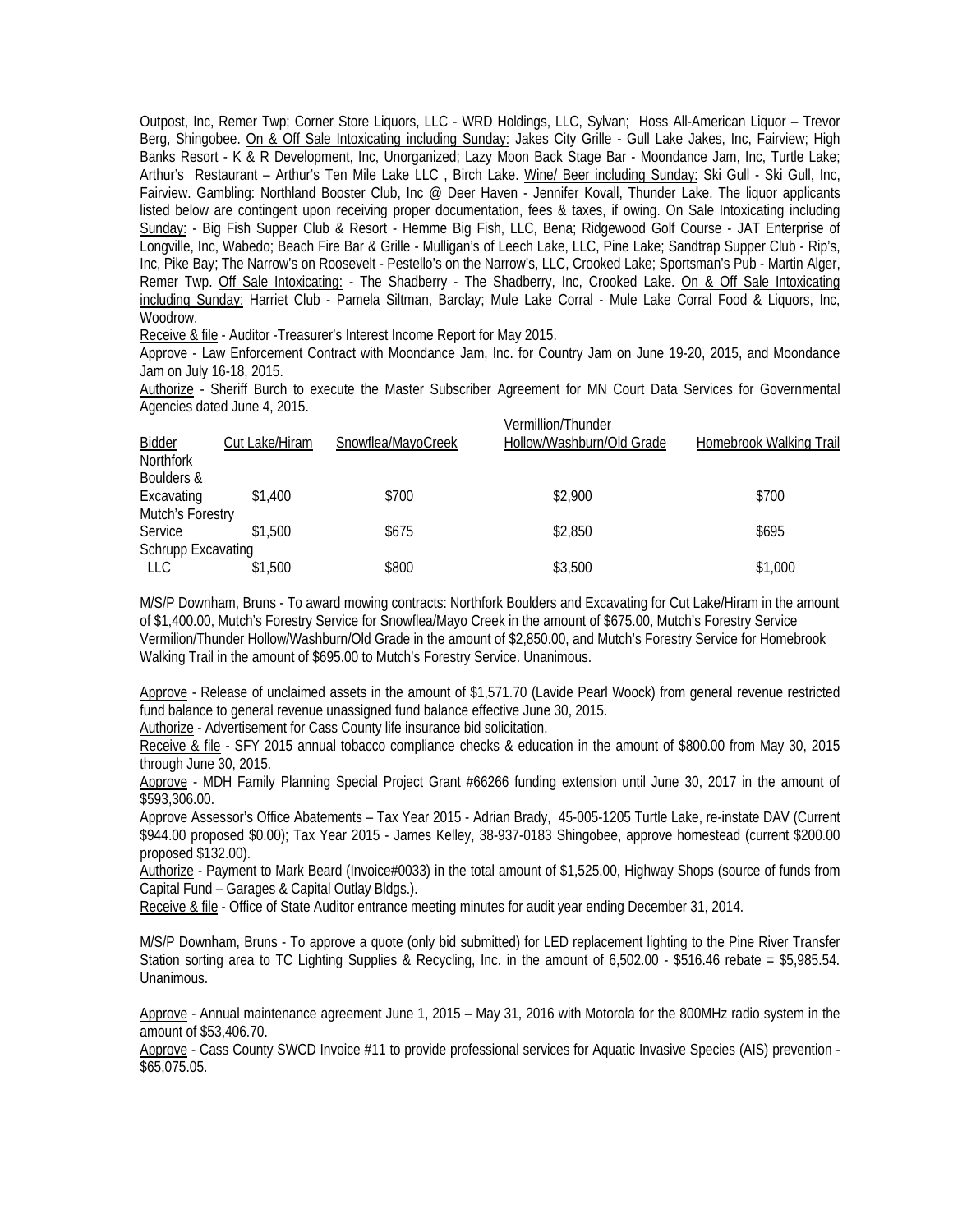- 3. Cass County Extension Committee member Susan Wake explained that each year the local County Extension Committee selects a farm family and submits their recommendation to the University of MN. The criteria for nomination is that the farmer is a Minnesota food producer that is actively involved in agricultural production with one or more agricultural enterprises and have some involvement in their communities. Ms. Wake informed the Board that Richard and Shirley Weise have been selected as the Cass County Farm Family for 2015. The Weise's discussed the family history of the Weise Farm noting that Richard is a 3<sup>rd</sup> generation rancher and Angus seed stock producer. W.R. Bar Ranch is home to 170 registered Angus cows, with each year the yearling bulls and heifers are sold at their annual production sale. Shirley prepares the sale lunch and helps on the farm as well as TJ and Juanita Dice (Richards's son-in-law and daughter) help with all aspects of the ranch. The Weise's have been very active with 4-H over the years and also active in the Cattlemen's Assoc., Angus Assoc. and the Farm Bureau. The Board congratulated Mr. & Mrs. Weise as the 2015 Cass County Farm Family.
- 4A. Ansel Township Chairperson Miles Kuschel explained the impact to Township residents of the heavy use of the Spider Lake recreation area within the Foothills State Forest which has included trespass and property damage. Mr. Kuschel commented that MN DNR has cooperated with facility improvements and both DNR and the Cass County Sheriff's Office have provided law enforcement services. No action necessary at this time.
- 5A. Sheriff Tom Burch and Central Services Director Tim Richardson discussed the E911 dispatch center equipment ARMER upgrade that includes Four (4) MCC 7500 d ispatch console positions including one (1) patch position offering IPbased connectivity between Cass County's radio dispatch operators and field personnel. Sheriff Burch noted that the equipment was included in the 2016 - 2020 Capital Plan with an estimated price of \$320,000.00 and that it came in at \$280,324.60 for payment in 2016. Chief Financial Officer Larry Wolfe estimated the E911 restricted fund balance to be \$160,000 to \$170,000 year end 2015 and an additional \$40,000 year end 2016.

M/S/P Kangas, Downham - To authorize the Board Chair and Sheriff to execute the Motorola dispatch console project agreement in the amount of \$280,324.60 to be funded first with all available E911 restricted fund balance through 12/31/16 and any remainder from the Capital Improvement Program. Unanimous.

- 5B. Sheriff Burch discussed the average Cass County jail population trends. Average placements from May 29 June 8, 2015 included 24 inmates placed at the Cass County, 45 inmates placed at Crow Wing County, 6 inmates placed at Hubbard County, and 10 inmates placed at the Mille Lacs County. Sheriff Burch commented his first preference would be to increase the Crow Wing County contract capacity, and secondly to reopen portions of the Cass facility with new construction being a more distant option. No action necessary.
- 5C. Sheriff Burch presented HHVS Director Reno Wells a plaque for his thirty five years of part time deputy service to the Cass County Sheriff's Office.
- 6A. Veterans Service Officer Jeff Woodford presented a report of 2014 benefits awarded and the 1st quarter Veteran Services activity. Veterans Administration expenditures in Cass County in 2014 totaled \$28,074.00; veteran population 3,355; 1,523 used VA medical; 45 riders travelled 12,744 miles in the County transport program; 588 client personal contacts occurred at five scheduled sites (appointments, & walk-ins) & 21 home visits for the 1<sup>st</sup> quarter.

M/S/P Kangas, Peterson - To receive and file the Veterans Service Office 2014 report and 1<sup>st</sup> quarter VSO Activity Report. Unanimous.

7A. Probation Director Jim Schneider explained the history of the Thistledew juvenile programs which has served as a correctional facility for juveniles from the ages of thirteen to seventeen years of age for sixty years at Togo, MN. Mr. Schneider added that the juvenile programs are being discontinued but the site will operate as a MN Dept. of Corrections facility for minimum security adult male offenders in addition to a Challenge Incarceration Program (boot camp) for adult males.

M/S/P Peterson, Downham – To present a Certificate of Appreciation to the Thistledew Juvenile Programs for decades of service to Cass County youth. Unanimous.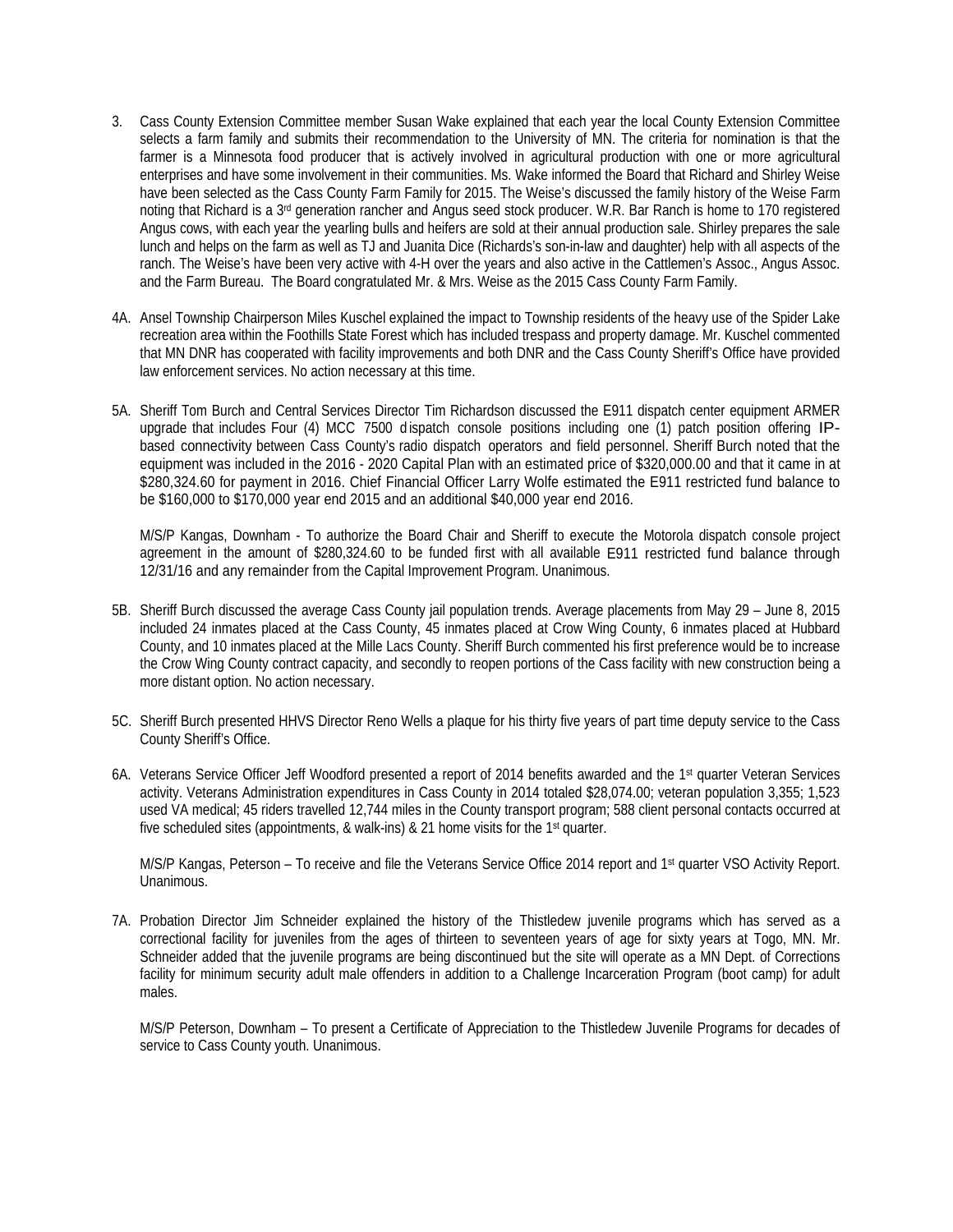8A. Highway Engineer Dave Enblom introduced Fiscal Supervisor Lori Koch. Ms. Koch presented the 2014 Cass County Highway Annual Report which included a summary of highway maintenance costs as well as 2014 construction costs. The Board complimented the Highway Department on the detailed report that was presented.

 M/S/P Peterson, Kangas – To receive & file the Cass County Highway Department 2014 Annual Report. Unanimous.

8B. Mr. Enblom discussed the agency agreements with the State of Minnesota Department of Transportation that enables receipt of State and Federal funds on behalf of the Leech Lake Band of Ojibwe for the Bena Bike Trail project along Trunk Highway #2. Mr. Enblom requested board approval on Resolutions No. 26-15 and Resolution 27-15 that authorizes the Highway Engineer, Board Chairman, and County Administrator to execute said agreements with MnDOT.

Commissioner Downham offered Resolution No.26-15 and moved its adoption, Commissioner Bruns seconded:

IT IS RESOLVED, that Cass County enter into Mn/DOT Agreement No. 06712 with the State of Minnesota Department of Transportation for the following purposes:

To provide for payment by the State to the County of the State's share of the costs of the grading, drainage, bituminous surface of multi-use pedestrian/bike trail construction and other associated construction to be performed upon, along and adjacent to Trunk Highway No. 2 within the corporate limits of the City of Bena under State Project No. 1102-65

IT IS FURTHER RESOLVED, that David Enblom, County Highway Engineer and Robert Yochum, County Administrator, are authorized to execute the Agreement and any amendments to the Agreement

Resolution No. 26-15 was adopted by majority vote: Ayes: Bruns, Downham, Gaalswyk, Kangas, Peterson. Nays: None.

Commissioner Downham offered Resolution No.27-15 and moved its adoption, Commissioner Bruns seconded:

BE IT RESOLVED, that pursuant to Minnesota Stat. Sec. 161.36, the Commissioner of Transportation be appointed as Agent of the Cass County to accept as its agent, federal aid funds which may be made available for eligible transportation related projects.

BE IT FURTHER RESOLVED, Neal Gaalswyk, Chairman, and Robert Yochum, County Administrator, are hereby authorized and directed for and on behalf of the County to execute and enter into an agreement with the Commissioner of Transportation prescribing the terms and conditions of said federal aid participation as set forth and contained in "Minnesota Department of Transportation Agency Agreement No. 1000708", a copy of which said agreement was before the County Board and which is made a part of hereof by reference.

Resolution No. 27-15 was adopted by majority vote: Ayes: Bruns, Downham, Gaalswyk, Kangas, Peterson. Nays: None.

- 8C. Mr. Enblom reported back on the Transportation Alliance Fly-In Conference in Washington D.C. held on June 2-4, 2015. Local representatives included Engineer Enblom, Assistant Engineer Laura Hadrava, County Commissioner Scott Bruns, Leech Lake Tribal Council Member Steve White, and Leech Lake Band Road Manager Art Chase. The delegation presented a Cass County funding request for a grant application to replace the CSAH#8 bridge over the Leech River in cooperation with the Leech Lake Band of Ojibwe, the Chippewa National Forest, the Army Corps of Engineers, and the City of Federal Dam. Mr. Enblom also added that they met with the Cass County congressional delegation regarding the federal lands access program and the tribal transportation bridge program. The Board thanked Mr. Enblom for the update.
- 8D. County Engineer Enblom reported that the City of Longville has secured local and USDA funding for their sanitary sewer portion of a joint bid project in conjunction with County Highway projects. Mr. Enblom added that the May 5, 2015 Tri-City Paving project award in the amount of \$6,899,552.36 is now moving forward. No action necessary.
- 8E. Mr. Enblom updated the Board on the Cooperative Agreement Addendum to Gull Lake Walking and Biking Trail and requested Board approval to extend the original agreement for an additional three (3) year term as Lake Shore would like to apply for Legacy dollars to help pay for a portion of the cost of the trail after designation as a Regional Trail.

M/S/P Peterson, Gaalswyk - To approve extension of the Cooperative Agreement Addendum to the Gull Lake Walking and Biking Trail for an additional three (3) year term with Crow Wing County, City of East Gull Lake, City of Lake Shore, City of Nisswa, and Fairview Township. Unanimous.